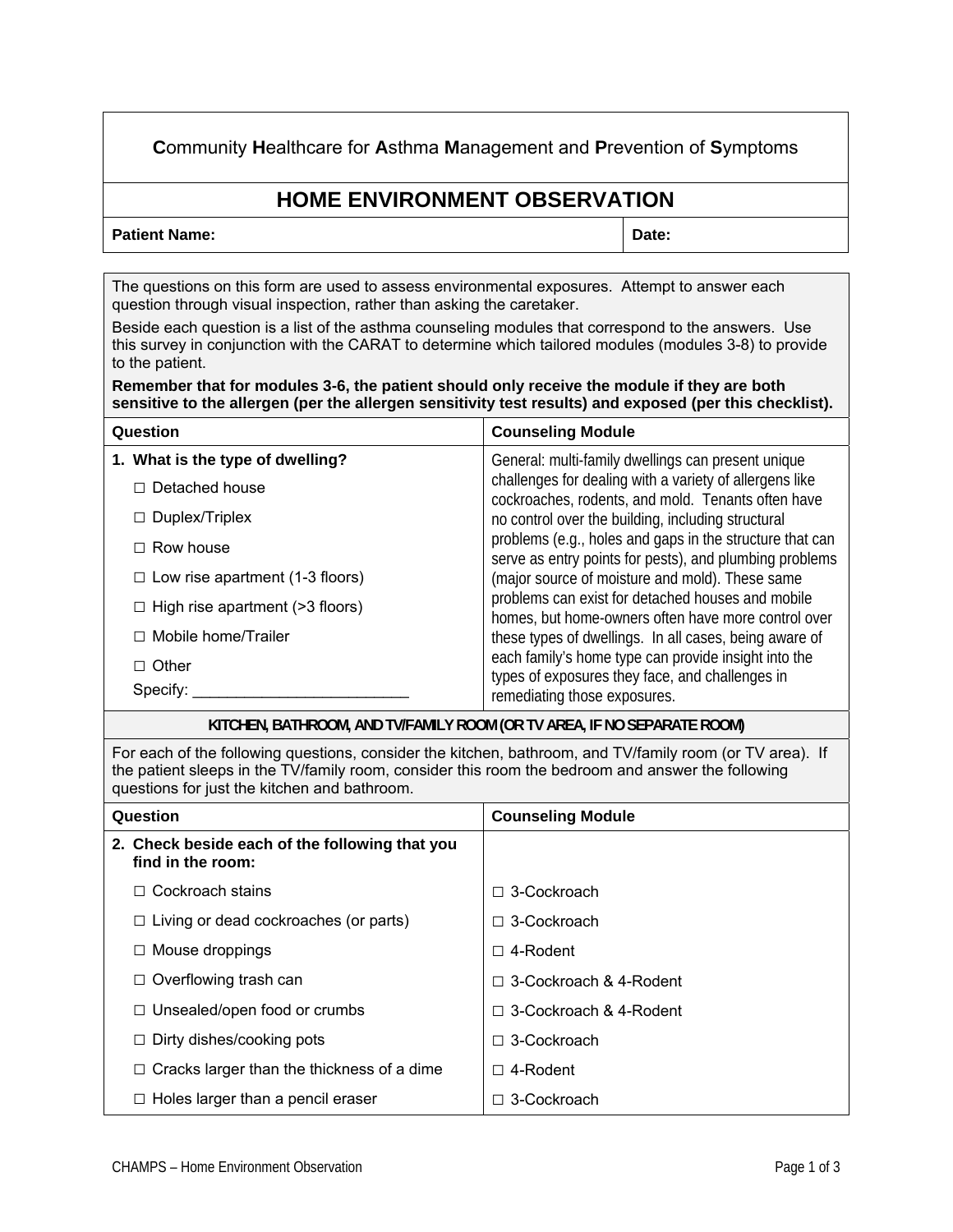| Question                                                                                                                                                                                                                                                                                                                                                                                                                                                    | <b>Counseling Module</b>                                                                                                                                                                                     |
|-------------------------------------------------------------------------------------------------------------------------------------------------------------------------------------------------------------------------------------------------------------------------------------------------------------------------------------------------------------------------------------------------------------------------------------------------------------|--------------------------------------------------------------------------------------------------------------------------------------------------------------------------------------------------------------|
| 3. Do you see any evidence of moisture, leaks,<br>or standing water in any of these rooms?<br>[dripping faucets/pipes/water heaters, standing<br>water in pots/pans in sink, water stains on<br>ceilings and walls, overflow around toilet/sink/tub,<br>humidifier, condensation/fog on windows and<br>mirrors, un-vented bathroom, moist<br>basement/crawl space]<br>$\Box$ Yes<br>$\Box$ No<br>Note locations where water was found for the<br>counselor: | □ 3-Cockroach, 4-Rodent, & 6-Mold                                                                                                                                                                            |
|                                                                                                                                                                                                                                                                                                                                                                                                                                                             |                                                                                                                                                                                                              |
| 4. Is there a musty smell in any of these rooms?                                                                                                                                                                                                                                                                                                                                                                                                            |                                                                                                                                                                                                              |
| $\Box$ Yes                                                                                                                                                                                                                                                                                                                                                                                                                                                  | $\Box$ 6-Mold                                                                                                                                                                                                |
| $\Box$ No                                                                                                                                                                                                                                                                                                                                                                                                                                                   |                                                                                                                                                                                                              |
| 5. Is there a gas cooking stove, gas range, or<br>gas oven in the kitchen?                                                                                                                                                                                                                                                                                                                                                                                  |                                                                                                                                                                                                              |
| $\Box$ Yes                                                                                                                                                                                                                                                                                                                                                                                                                                                  | $\Box$ 8-Other Asthma Triggers (NO <sub>2</sub> exposure)                                                                                                                                                    |
| $\Box$ No                                                                                                                                                                                                                                                                                                                                                                                                                                                   |                                                                                                                                                                                                              |
| 6. Does the kitchen have a working hood/vent<br>that is vented outside?                                                                                                                                                                                                                                                                                                                                                                                     |                                                                                                                                                                                                              |
| $\Box$ Yes                                                                                                                                                                                                                                                                                                                                                                                                                                                  |                                                                                                                                                                                                              |
| $\Box$ No                                                                                                                                                                                                                                                                                                                                                                                                                                                   | $\Box$ 8-Other Asthma Triggers (NO <sub>2</sub> exposure)                                                                                                                                                    |
| 7. Do you see any evidence of smoking in any of<br>these rooms? [ashtrays, cigarette butts, smell of<br>tobacco smoke]                                                                                                                                                                                                                                                                                                                                      |                                                                                                                                                                                                              |
| $\Box$ Yes                                                                                                                                                                                                                                                                                                                                                                                                                                                  | □ 7-Environmental Tobacco Smoke                                                                                                                                                                              |
| $\Box$ No                                                                                                                                                                                                                                                                                                                                                                                                                                                   |                                                                                                                                                                                                              |
| 8. Check all rooms with wall-to-wall carpeting.                                                                                                                                                                                                                                                                                                                                                                                                             |                                                                                                                                                                                                              |
| □ Patient's bedroom                                                                                                                                                                                                                                                                                                                                                                                                                                         | □ 2-Safe Sleeping Zone                                                                                                                                                                                       |
| $\Box$ Kitchen                                                                                                                                                                                                                                                                                                                                                                                                                                              |                                                                                                                                                                                                              |
| $\Box$ Bathroom                                                                                                                                                                                                                                                                                                                                                                                                                                             | General: carpets can trap dust, mold, pet, and pest<br>allergens in the home. If possible, families should                                                                                                   |
| □ TV/Family Room                                                                                                                                                                                                                                                                                                                                                                                                                                            | remove carpets, especially in the bedroom and other<br>rooms the patient uses most frequently (e.g., living<br>room). If carpet removal is not an option, routine<br>cleaning with a HEPA vacuum is advised. |